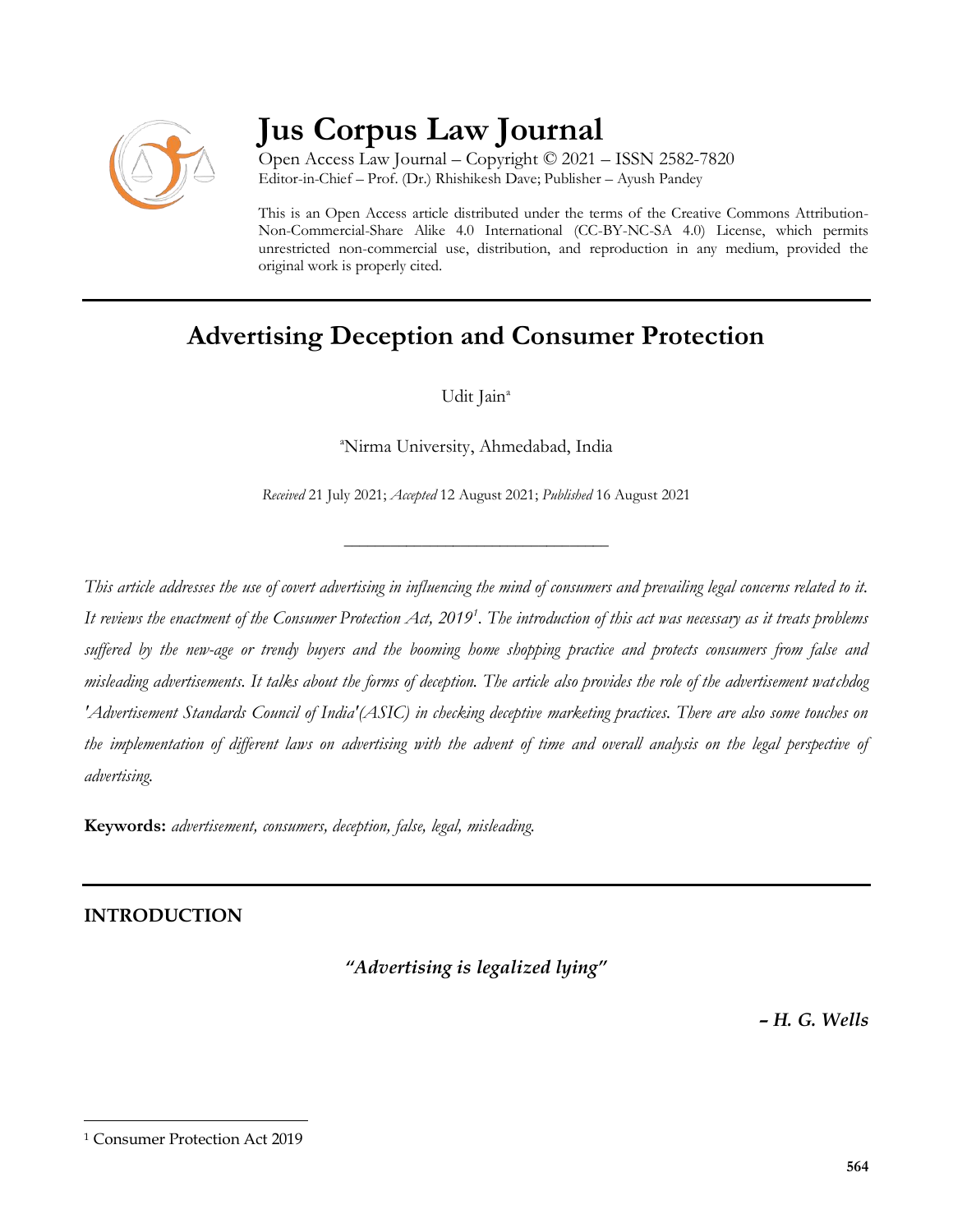#### *JAIN:* ADVERTISING DECEPTION AND CONSUMER PROTECTION

Today, advertisements have assumed control over all parts of one's life. From cookies to cosmetic items, from hospitals to health drinks, companies are putting intensely cash in marketing their products. The recent few years have experienced a development that is extraordinary advertising like influencer promoting, actors, stars and content creators with a huge fan following on social networks tend to be joining into paid collaborations to assist the brands in their particular goods or services marketing drives. When you look at the lack of any label/disclaimer associated with their marketing posts consumers are oftentimes not able to differentiate from sponsored online posts on social media platforms and radical ones. Not having proper authentication and clear transparency has led to a growth in misleading advertising behavior consumers that are impacting adversely. With the growth in time, digital ads which currently had a crucial part in shaping the business have grown to be more crucial. Online advertising became an important business driver in the online world economy as numerous websites and services had been financed because of these advertisements. Because of the competitiveness of the marketplace and vulnerability of customers, misleading advertisements can exposure Goodwill manifold.

The Committee on Consumer Policy (CCP) is working on customer dilemmas and challenges as a result of online advertising. The CCP reports on online advertising advantages, but, lots of potential consumer disadvantages and problems from web marketing, including false and deceptive claims; misleadingly formatted commercials, which make it burdensome for consumers to determine some adverts as such threats from "malvertising"; and data privacy and security problems relating to enhanced data collection. It also describes possible dilemmas concerning marketing and advertising that are web consumer biases and weaknesses.

#### **BACKGROUND**

*In the modern world of business, it is useless to be a creative, original thinker unless you can also sell what you create*- said famous advertising tycoon David Mackenzie Ogilvy. We all know how powerful and influential a tool is an advertisement in persuading any consumer to buy any product or service. There are various means of advertisement. In the pre-internet era, the means were a newspaper, radio, television, or outdoor billboards. But later in 1990, the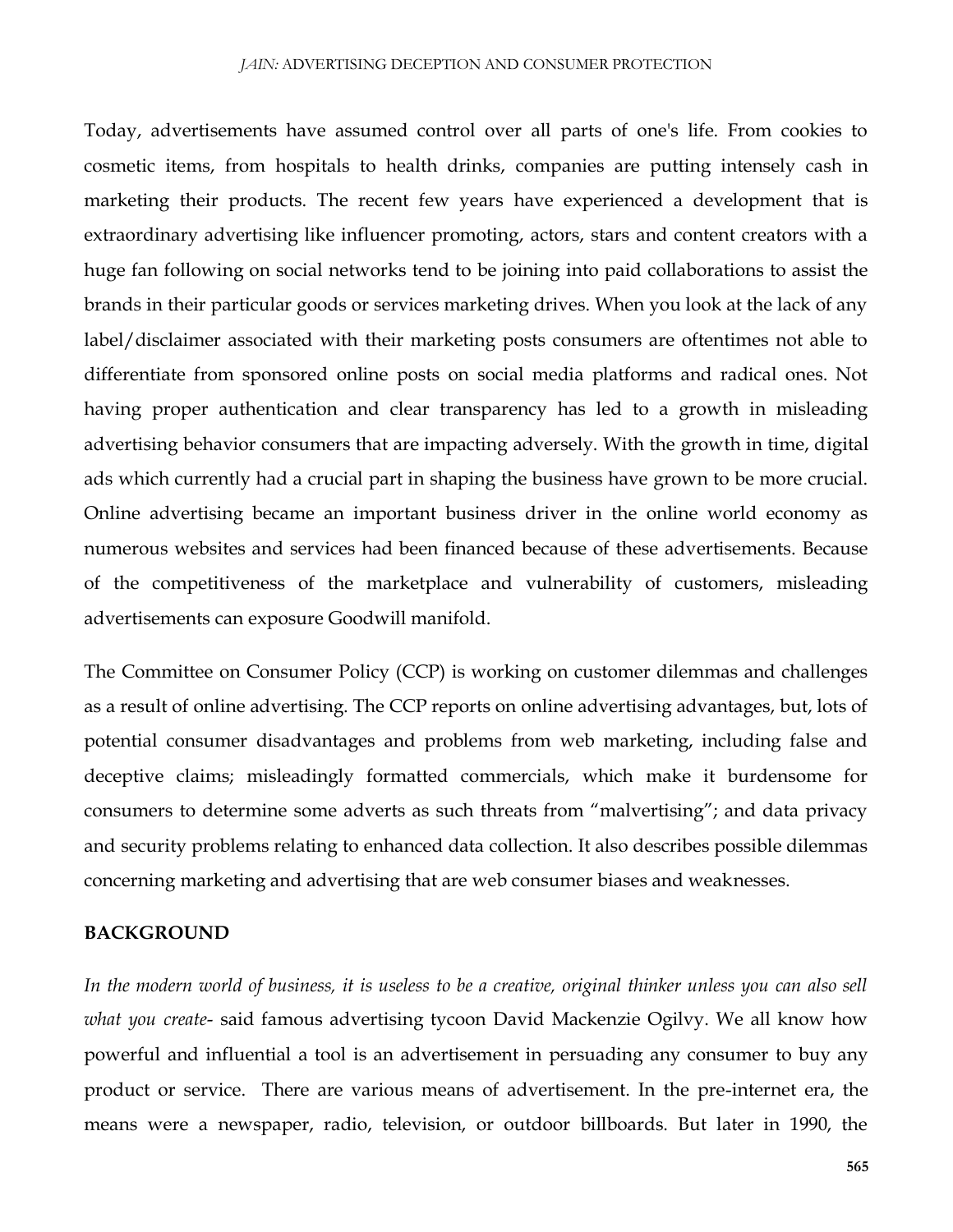Internet means grabbed an organization's eyes. To introduce and sell the idea of their products now companies started looking to draw the force of the Internet so that they can easily connect with their customers and advance their items and services. It is usually acknowledged that online publicizing began when the first commercial online magazine HotWired was launched in 1994 and it offered a flag promotion to AT&T company and showed the advertisement on its website page for the first time. It has gained extraordinary headway from that point forward. All through the previous decade, online advertising supported its expansion. It was projected that online advertising was to outperform TV revenues. It turned into a key financial driver in the online economy, by subsidizing numerous sites and services too. In the present time, we all need to see online advertising if we want to surf the internet. As the assortment and crowd of internet advertising expanded, distinctive legal issues emerged and the need to set a lawful structure for this space unavoidably arose. As of now, in India, there is no central statutory agency that can manage the advertising market and have uniform enactment. The advertising industry is managed in India through a non-statutory body known as the Advertising Standards Council of India (ASCI).

#### **ADVERTISEMENT STANDARDS COUNCIL OF INDIA (ASCI)**

The Advertisement Standards Council of India (hereinafter, "ASCI") ended up being created in 1985 under Section 25 of the Companies Act, 1956<sup>2</sup> . It was thought of as a "voluntary, selfregulatory council" which was incorporated as a non-profit company. The most prominent mission concerning the ASCI is always to market truthfulness, reliability, community decency, societal rules also to expose unsafe goods and commodities. The goals regarding the ASCI consist of "monitor, promote and control" measures concerning advertising methods within the state.

The ASCI unit comprises a Board of Governors, a Secretariat, and members of the Consumer Complaints Council. A self-regulating code is being adopted by ASCI in its inscription to facilitate the concerns connected with consumers. Despite holding the status of the nonstatutory body this self-regulating code has been admitted under various Indian laws. The

<sup>2</sup> Companies Act 1956, s 25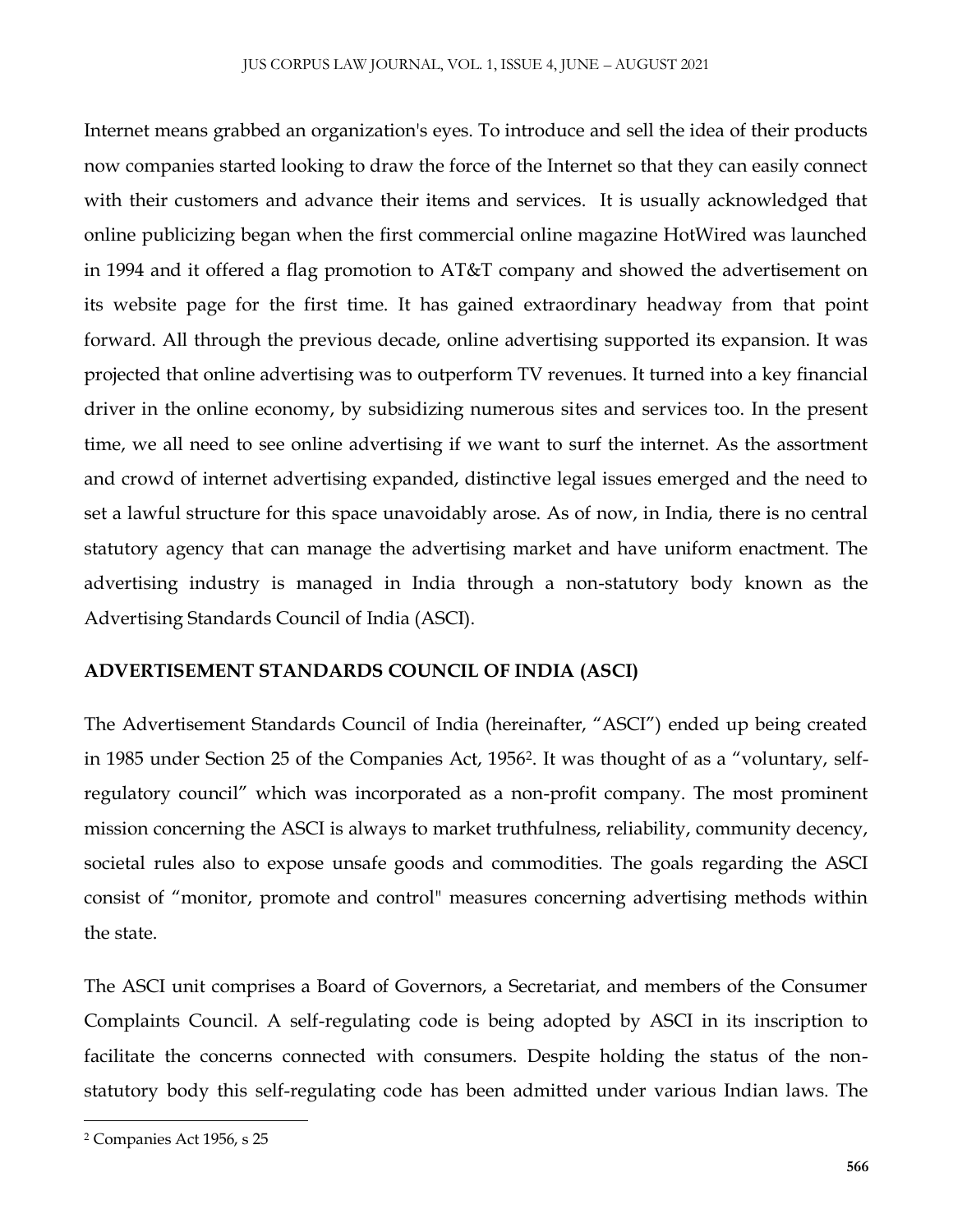ASCI likewise draws grievances from consumers facing any such unjust, false, and deceptive advertising.

#### **DECEPTIVE ADVERTISING**

Advertisements raise consumer knowledge about a product and fit information so that consumers will make versed choices. Oftentimes, nevertheless, marketing techniques are concentrated more on increasing product sales than giving the right and exact information about a particular product. The deception is considered to occur if the ad (or advertising) departs the buyer or shopper by having a different view or understanding than exactly what was previously it is expected if the buyer has reasonable information, and that the viewpoint and/or belief is untrue or likely deceptive. False and misleading advertisements are of various sorts.

#### **KINDS OF DECEPTION**

#### **1. Bait and Switch**

It is a kind of deception that takes place when an ongoing business or company gives an advertisement of any product it never means to render. Let's understand with an example-Mallya's electronic shop advertises headphones at a strangely low cost while stating that stock is "limited". At the time when buyers get to the shop and asked for the headphone that they have seen in the advertisement, they get informed that the advertised model is out of stock and tends to be presented with higher-priced headphones rather.

#### **2. Misleading Graphics or Photos**

To make any item or product look highly attractive than it is in real companies often added photos or graphics. For instance, food houses occasionally use various photo editors to boost the looks that are in actual items to make sure viewers must like them and buy them.

#### **3. Manipulation of Terms**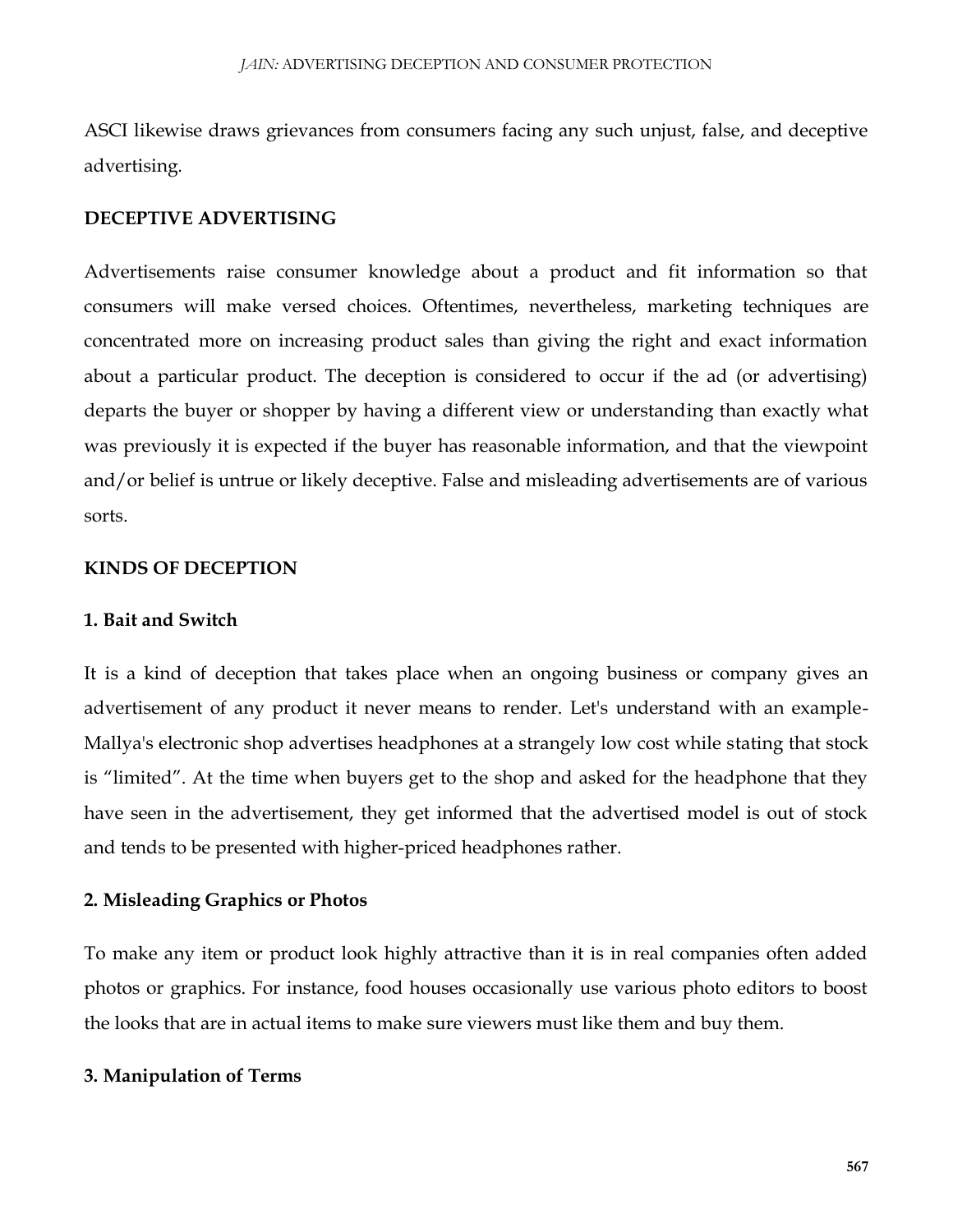There are several terms or words which doesn't have a precise meaning. With regards to the place, "organic" food may not possess a definite legal meaning this is certainly appropriate, and "light" food remained variously used to imply less percentage in carbohydrates, calories, sugars, sodium, etc., and sometimes also light in color. Descriptions like "all-natural" are often used but in a legal mind, they are meaningless.

#### **4. Price Deceit**

This kind of deception is being done by making use of false pricing in the advertisements of any product or service. For example, a bicycle showroom might market that a bicycle is on sale at almost fifty percent price whenever the advertised bicycle had been never traded at a greater price to start with.

#### **5. Comparison Inconsistencies**

This includes comparing a product to only the competitors it can beat. These inconsistencies occur when an ad analyzes or compares one business item to a contender's just in places where it's more agreeable, leaving out the well-established reality the other item is predominant in different alternate manners. In this manner, one organization acquires advertising that is deceitful over others.

#### **5. False Claims**

This happens when a business makes unsustainable promises that its product will give particular gain or benefit to the people who use it but those promises are false and have never been approved.

#### **ILLUSTRATIONS**

*Red Bull -* Caffeinated beverage company *Red Bull* was sued in 2014 for its tagline "Red Bull gives you wings''. Later the company had to settle the matter by consenting to pay out a maximum of \$13 million — including \$10 to each US buyer who had purchased the beverage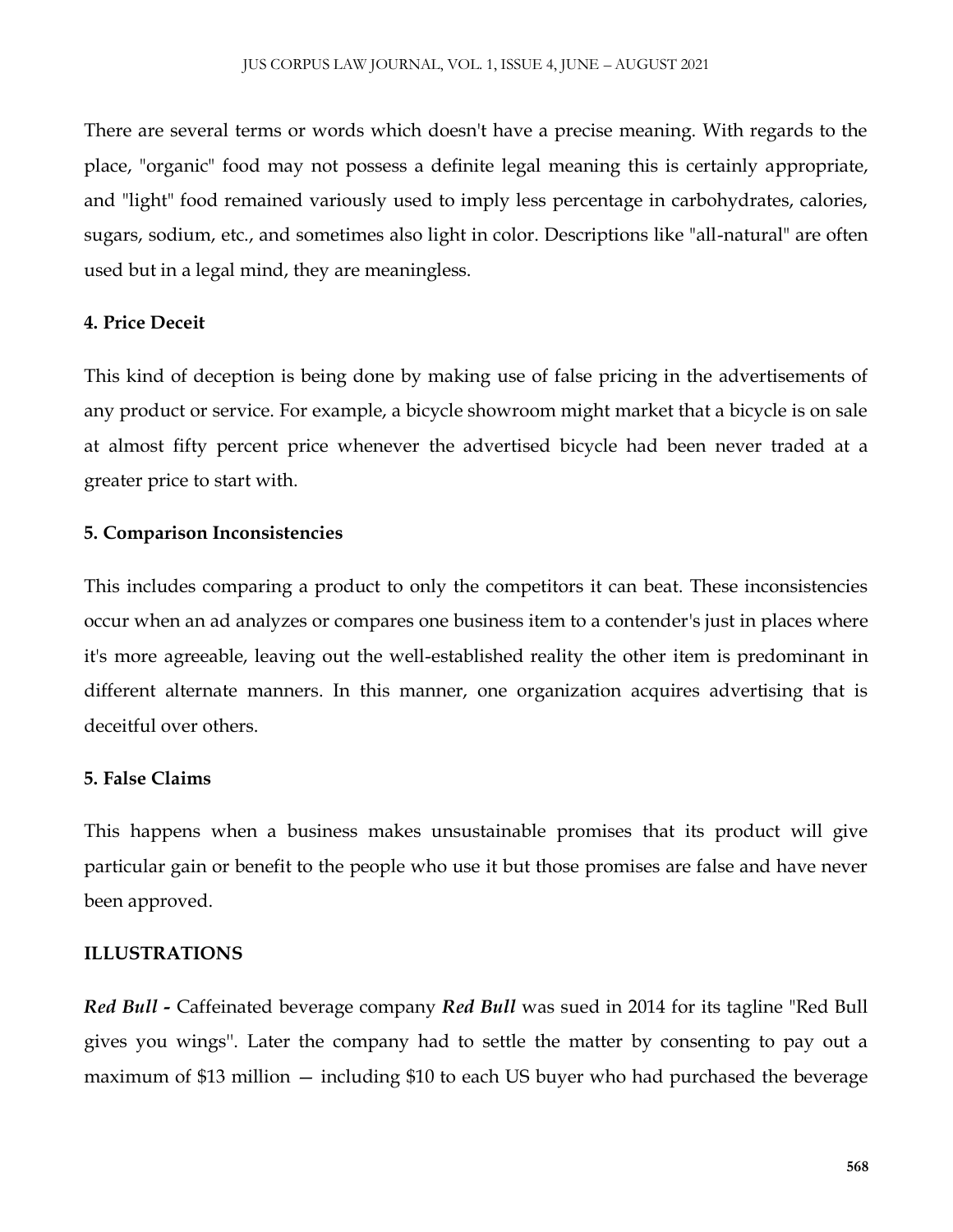since 2002 because the class action lawsuit had brought against it for making unsustainable claims.

*Fair and Lovely* - In this exemplary promotion, a one-two punch of sexism and fair complexion inclination: An old and retired father with cash issues regrets that he didn't have a son to relieve him. His darker-looking girl chooses she'll "be that son and applies a Fair and Lovely (owned by Unilever India) to find the desired job as an airline hostess.

#### **LEGAL FRAMEWORK FOR DECEPTIVE ADVERTISING IN INDIA**

Over a timespan, with the increase in competition, some adverts began misleading and misguiding the viewers, for much better acceptability and sale of the products. To manage and control these misleading adverts various legislations were constituted, such as The Drugs and Magic Remedies Objectionable Advertisements Act, 1954<sup>3</sup> . But, this Act had been very old compared with advertisements that are misleading, and some other problems that existed. The law even didn't propose substantial fines or imprisonment.

The Monopolies and Restrictive Trade Practices Act, 1969<sup>4</sup> based on which furnishing any false information of goods or services had been regarded as "unfair trade practices". The Consumer Protection Act, 1986 given that any description that is untrue of goods or services may be addressed as unfair trade practices. The Cable Television Network Regulation Act and Rule, 1995 was not able to provide any enforcing agency. The Food Safety and Standards Act, 2006 pointed out what will consider misleading advertisements but would not mention corrective advertisements. Notwithstanding all the acts that are mentioned above, not a single of them discussed deterrents or fines that can be charged on makers or the promoters of those commercials which are misleading the consumers.

Therefore, a need is seriously felt to introduce The Consumer Protection Act, 2019. This new act carries some reassurance for consumers while replacing an almost thirty years old Consumer Protection Act, 1986.

<sup>3</sup> Drugs and Magic Remedies Objectionable Advertisements Act 1954

<sup>4</sup> Monopolies and Restrictive Trade Practices Act 1969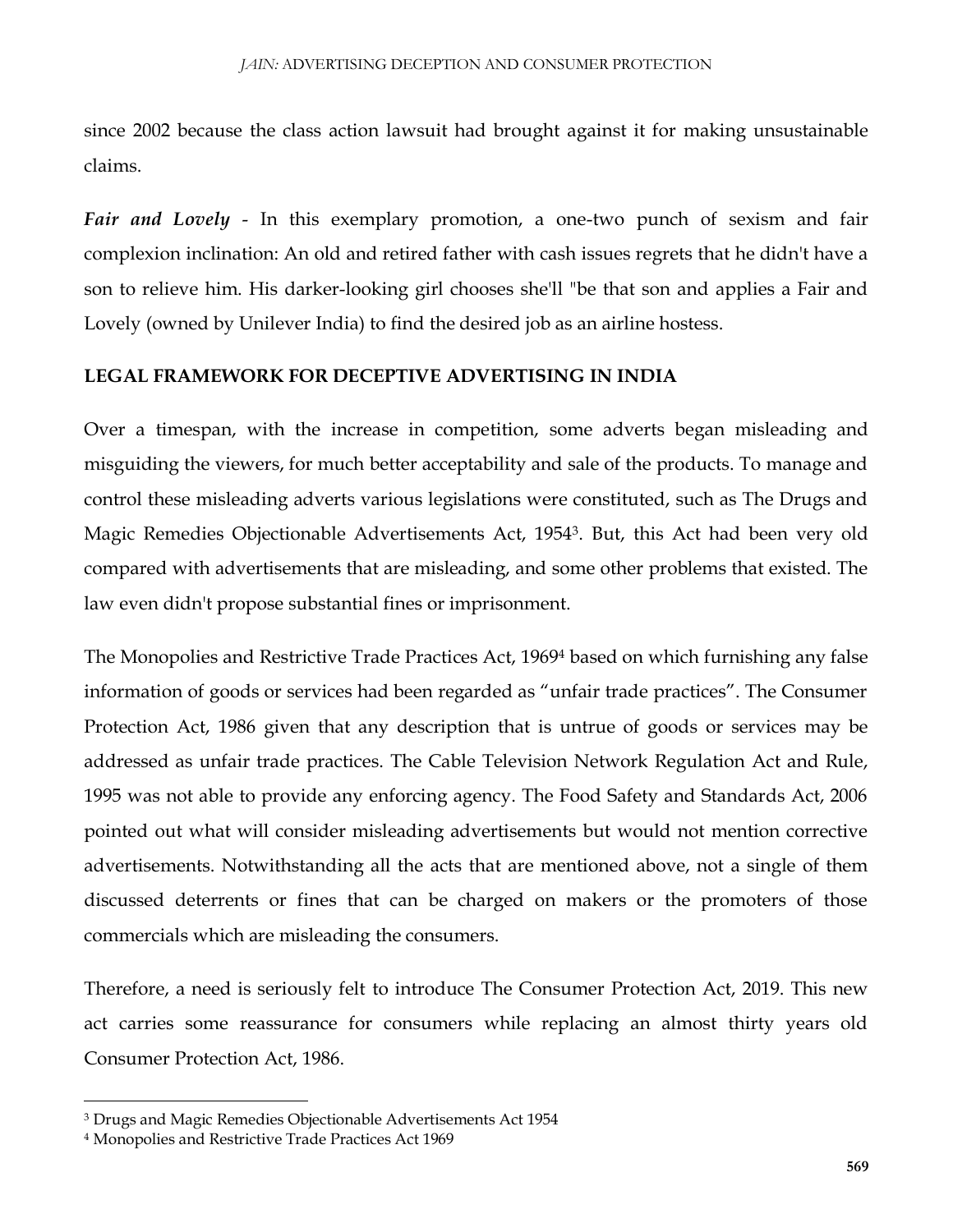## **CONSUMER PROTECTION ACT, 2019 PROVISIONS ON MISLEADING ADVERTISEMENTS**

The Consumer Protection Act, 2019<sup>5</sup> (CPA, 2019) came into force on July 20, 2020, and superseded the outdated Consumer Protection Act, 1986<sup>6</sup>. CPA, 2019 extends the definition of 'consumer' which is mentioned in *section 2(27)<sup>7</sup>* which provides- any person who buys any goods for consideration or hires or avails any services for consideration and this expression also includes offline or online transactions through electronic means or by teleshopping or direct selling or multi-level marketing. This act covers E-commerce which was not covered in the prior act. With the commencement of CPA, 2019 now deceived consumers can file Ecomplaints against any misleading ads, and the aggrieved parties can be heard and examined through video conferencing. Provisions like the definition of the misleading advertisements got included in this act along with So many extra provisions like the formation of the Central Consumer Protection Authority under Chapter III, Consumer Disputes Redressal Commission under Chapter IV, Enhancement of Pecuniary Jurisdiction, etc.

*Section 2(28<sup>8</sup> )* of CPA, 2019 defines misleading advertisements as any advertisement in relation to any product or service which:

- i. Falsely describes such product or services or
- ii. It gives a false guarantee to or is likely to mislead the consumers as to the nature, substance, quantity, or quality of such product or services or
- iii. It conveys an express or implied representation which, if made by the manufacturer or seller or services provider thereof, would constitute an unfair trade practice or
- iv. Deliberately conceals important information.

The CPA, 2019 has also provided the penal provision under which the Central Consumer Protection Authority may impose a penalty of up to INR 1,000,000 on a manufacturer or an endorser, for a false or misleading advertisement. The CCPA may also sentence them to

<sup>5</sup> CPA 2019 (n 1)

<sup>6</sup> *Ibid*

<sup>7</sup> CPA 2019 (n 1), s 27

<sup>8</sup> CPA 2019 (n 1), s 28